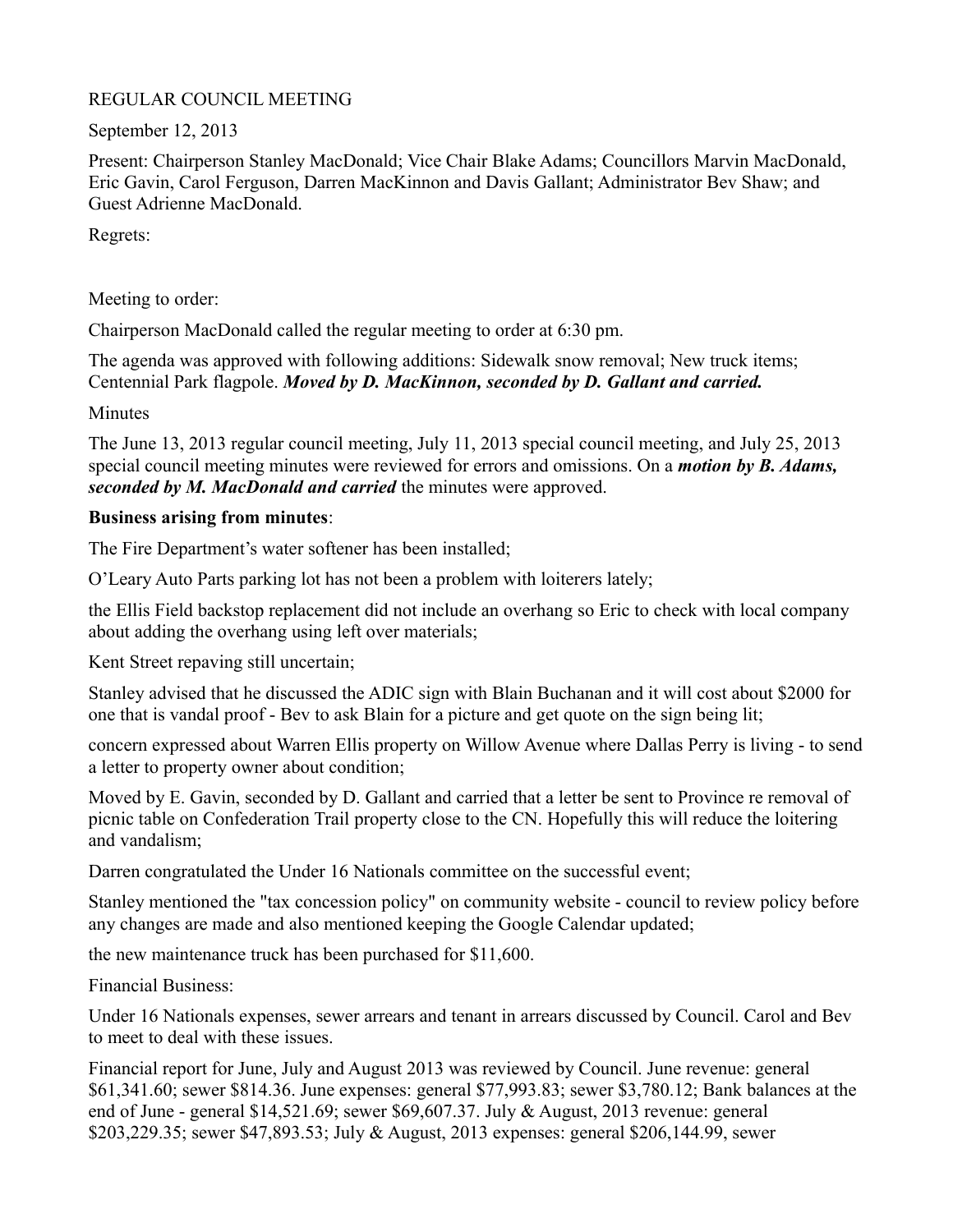\$12,387.77; Bank balances: general \$17,676.67, sewer \$103,399.33. Copies of budget report to August 31/13 circulated to Council. It was *moved by B. Adams, seconded by D. Gallant and carried* that financial report be approved.

#### NEW BUSINESS

#### Police report

RCMP Constable in attendance and the August police report was reviewed saying members spent 191 hours on O'Leary business with 34 calls for service. Provincial statutes breakdown for August - 4 seatbelt violations, 2 speeding violations, 1 driving while license suspended, 1 Liquor Control Act violation and 7 written warnings. Four criminal background checks were completed. Council discussed concerns with loitering and vandalism near CN Station on Confederation Trail property as well as speeding on Park, Ellis and Main Street, ATV's still a problem but better than earlier this summer. A letter to be sent to Province requesting that the picnic table on Confederation Trail be removed and that a no loitering sign be errected.

#### Chairperson's report

In Stanley's written report he provided information on the upcoming Georgetown Conference and expressed concern about the vandalism at CN Station.

#### Reports from departments:

*Administrator's report -* Disposal of old maintenance truck discussed and Davis to advertise it for sale at \$950.00. Maintenance overtime to be worked off again as its now at 28 hours. Business/ building permits - nil.

*Fire Protection* - Chief Blair Perry submitted a written report saying that in August 12 emergency calls were answered - 8 medicals, 1 motor vehicle accident, 2 mutual aid calls and 1 industrial accident. Tim Getson has just signed on as the newest firefighter. The Firemen's Club operated a canteen at the recent Under 16 Nationals and made about \$3500 which will be put towards a future purchase.

*Development & Tourism* - Blake reported the entrance to O'Leary project application has reached a roadblock. The Department of Environment will not allow any work on the wetland area around the brook. To look at this project again for the spring.

*Recreation* - Tylan's written report circulated to Council reporting that ADIC activities are resuming for the fall, minor sports have wrapped up in August, and planning is beginning for the 2014 Up West Winter Fest. Under separate reports Tylan provided information on the Under 16 Nationals and Bev provided a financial report on the tournament. The financial report is not final as there are still outstanding receivables and payables. Council directed that a letter be written to the O'Leary Sports Centre board of directors and offer to meet with them.

*Sanitation/Streets/Properties* - Eric reported that the lagoon recently turned red and they had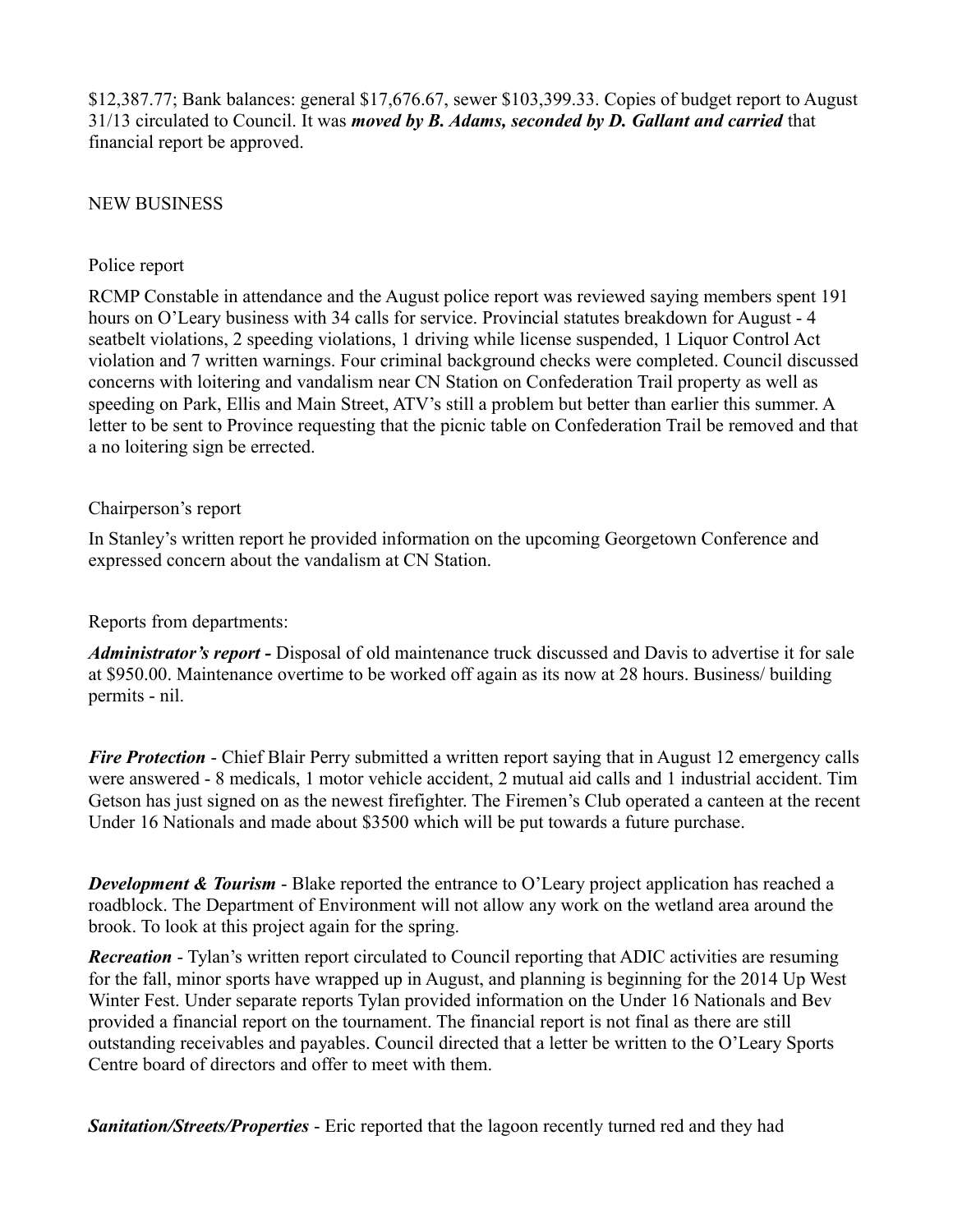Environment up to look but no reason was found. Dale is still working on studying to become a certified operator for the sewer system. Council agreed that the new flag pole at Centennial Park be placed near the gazebo. Davis reported that some dead trees were cut down at the park as well. The Mothers Against Drunk Drivers donated a bench and shrubs which have been placed at the Ellis Ballfield. A raised culvert in CN driveway is a concern - Eric to get quotes to have it repaired.

# Georgetown Conference

Stanley has been invited to attend this Oct 3 - 5 conference in Georgetown. *Moved by D. MacKinnon, seconded by D. Gallant and carried* that Stanley's expenses for attending be approved for payment. (Registration \$199.00 plus 2 nights accommodations and travel.)

Bylaw Enforcement Workshop

*Moved by M. MacDonald, seconded by C. Ferguson and carried that Bev be approved to attend the* Bylaw Enforcement Workshop on September 18<sup>th</sup> in Miltonvale and expenses to be reimbursed.

Sidewalk Project

Council agreed that the sidewalk project be deferred to the spring. A letter to be sent advising the funding partner. To also lobby Province about widening of Centennial Avenue.

# Signing Authority

Moved by Eric Gavin, seconded by Blake Adams and carried that Finance Councillor Carol Ferguson be added as signing officer for the Community of O'Leary banking transactions and that Councillor Ferguson be the first contact by CAO for such transactions.

### FPEIM Semi Annual meeting

Just a notice that the FPEIM semi annual meeting is scheduled for October 19<sup>th</sup> in Kinkora.

2014 Up West Winter Fest

*Moved by E. Gavin, seconded by M. MacDonald and carried* that the Community of O'Leary support this event by contributing \$1500 and permitting Recreation Director to act as a committee member with Eric Gavin as an alternate member.

Community Lapel Pins

Bev to get quotes on new lapel pins.

Ellis Recycling Depot

The Department of Environment requested Council's opinion on the operation of the Robert Ellis recycling depot which is not located within the municipal boundaries but adjacent to the boundary which runs through the Ellis property. Council agreed that the depot be restricted from motorized vehicles due to environmentally hazardous fluids and that fencing be erected to block the site from the Confederation Trail. No complaints have been received regarding the site.

# **Other business and correspondence**:

Sidewalk snow removal - Davis has researched equipment for snow removal from sidewalks due to opinion that the tractor is causing damage to the sidewalks. Corcoran's in Miscouche have a machine for sale for approximately \$16,000. After a lengthy discussion it was *moved by E. Gavin, seconded by D. MacKinnon* that Council purchase the snow removal equipment from Corcoran's and Council to consider housing for it. Vote: 3 for; 2 against. *Motion carried.*